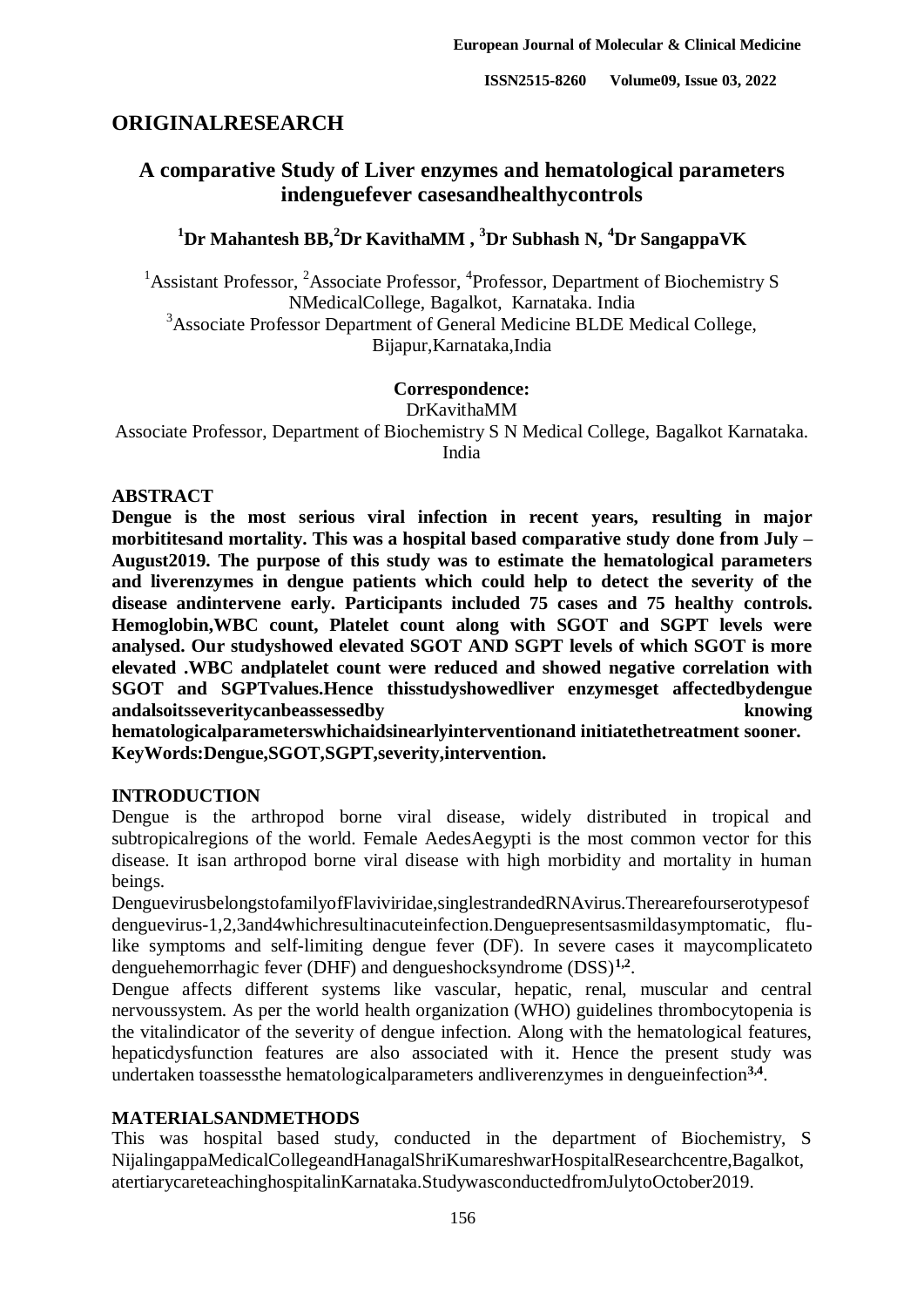#### **ISSN2515-8260 Volume09, Issue 03, 2022**

Study consisted of 150 participants of age group above fourteen years attending medicineOPD. 75 were dengue patients and 75 were age and sex matched healthy controls. Individualwith positive for only NS1 antigen and positive for IgM and IgG antibodies for dengueinfection were considered dengue positive cases and were included in the study. Individualswith dengue negative, malaria, chronic liver diseases, bleeding disorders were excluded fromthe present study. These dengue patients were further subdivided into two groups as NS1antigenpositivecases and anothergroupIgM /IgG antibodypositivecases.

The study protocol was approved by institutional ethics committee (IEC). Informed writtenconsent was taken from all the patients at the beginning. The patients attending to medicalOPD and admitted in wards were enrolled in the study. A 3-5 mL venous blood was drawnfrom the median cubital vein under aseptic precautions. In this, 2mL was EDTA sample usedfor complete blood count (CBC) analysis. CBC was assessed in 5 part Horriba cell counter.Remaining3mLof bloodmade toclotandserumwascollected. Serumwasusedforestimationofbiochemicalparameterssuchasserumglutamteoxaloacetatetransf erase(SGOT)**<sup>5</sup>** and serum glutamate pyruvate transferase (SGPT)**<sup>6</sup>** . These were analysed in fullyautomated analyserBiosystem A-25 instrument. Dengue was confirmed by serological testNS1,IgMandIgGusingstandardkitSDBIOLINEdengueduorapidtestbyimmunochromatogra phic assay method**<sup>7</sup> .**

### **STATISTICALANALYSIS**

StatisticalanalysiswasdoneusingsoftwareStatisticalPackageSocialSciences(SPSS)version 13. Quantitative data expressed in terms of mean±SD. Student't' test was applied forcomparison of groups and Pearson's correlation test was applied for correlation of plateletcountwith otherparameters.p <0.005 wasconsidered as statistically significant.

| <b>Presentations</b> | $\text{Cases}(n=75)$ |
|----------------------|----------------------|
| M: F                 | 45:30                |
| Meanageinyear        | 42                   |
| Fever                | 75(100%)             |
| Headache             | 32(42.6%)            |
| Myalgia              | 54(72%)              |
| Vomiting             | 18(24%)              |
| Rashes               | 9(12%)               |
| Painabdomen          | $8(10.6\%)$          |
| Bleeding             |                      |

## **RESULTS**

| ---------- |                                       |
|------------|---------------------------------------|
|            | Table-1:Clinicalsymptomsindenguecases |

#### **Table-2:Meanvaluesofhematologicalandbiochemicalparametersincasesandcontrols**

|                      | Casesn=7              | <b>Controls</b> | p-value   |
|----------------------|-----------------------|-----------------|-----------|
|                      |                       | $n=75$          |           |
| Haemoglobing/dL      | $11.85 \pm 2.1$       | $11.6 \pm 1.83$ | <b>NS</b> |
| Totalleucocyte/cmm   | $5076.62 \pm 2567.52$ | 7859.36±4410.72 | 0.0001    |
| Plateletcount/cmm    | $1.13 \pm 0.72$       | $2.41 \pm 7.46$ | 0.0001    |
| TotalBilirubin mg/dL | $0.79 \pm 0.42$       | $0.63 \pm 0.37$ | <b>NS</b> |
| SGOT(AST)IU/L        | $132.98 \pm 61.04$    | $21.82 \pm 9.3$ | 0.0001    |
| SGPT(ALT)IU/L        | $92.35 \pm 53.82$     | $9.5 \pm 7.26$  | 0.0001    |

NS-notsignificant,0.001\*highlysignificant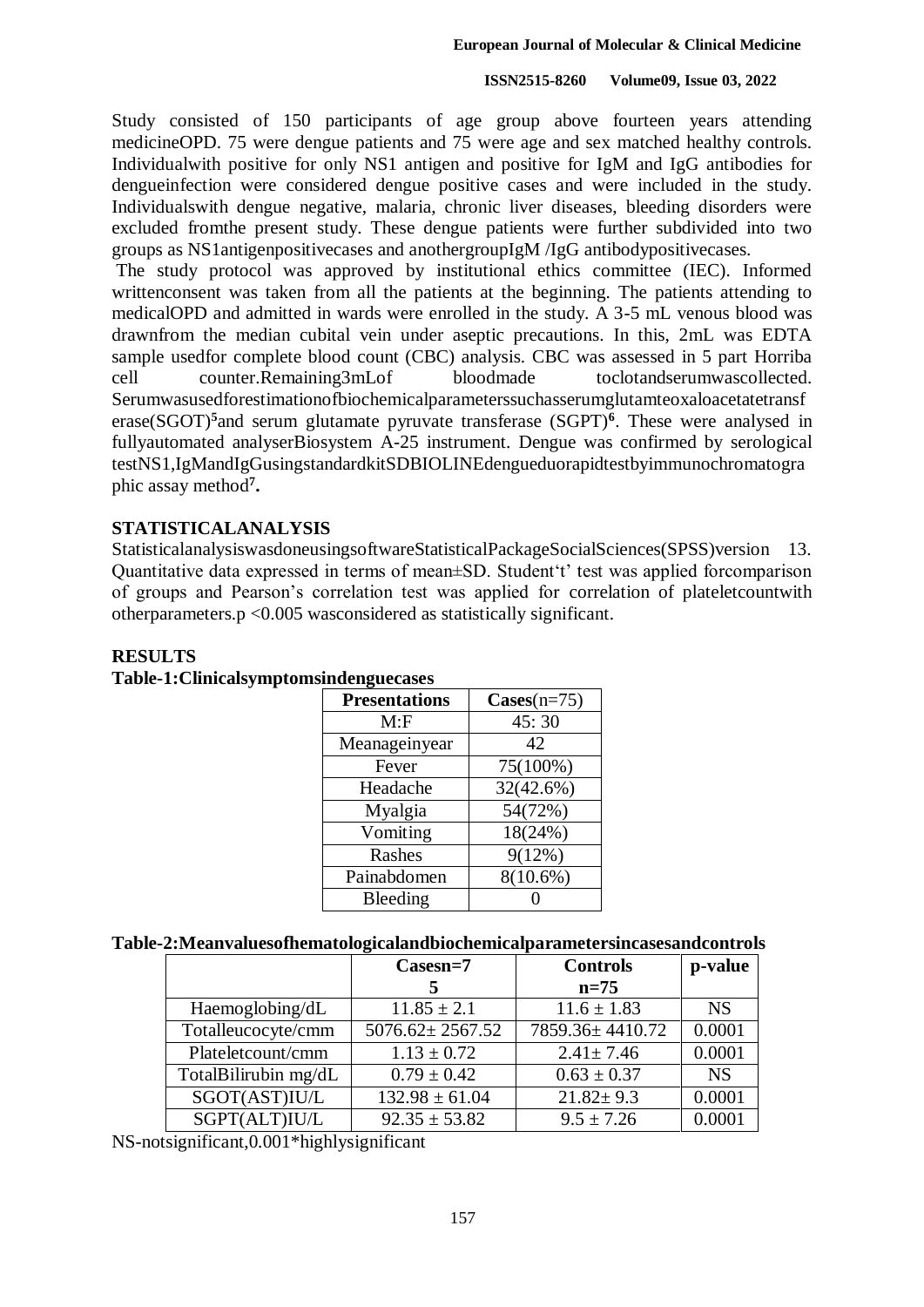**ISSN2515-8260 Volume09, Issue 03, 2022**

|                      | <b>NS1</b> (         | IgG/IgM                | p-value   |
|----------------------|----------------------|------------------------|-----------|
|                      | $n=33$               | $(n=42)$               |           |
| Haemoglobing/dL      | $11.63 \pm 1.45$     | $11.6 \pm 1.8$         | <b>NS</b> |
| Totalleucocyte/cmm   | $4684.36 \pm 2465.7$ | $5092.736 \pm 2576.98$ | 0.001     |
| Plateletcount/cmm    | $0.89 \pm 0.42$      | $1.16 \pm 0.85$        | 0.001     |
| TotalBilirubin mg/dL | $0.54 \pm 0.3$       | $0.82 \pm 0.63$        | 0.01      |
| SGOT(AST)IUL         | $126.69 \pm 56.63$   | $104.23 \pm 63.1$      | 0.001     |
| SGPT(ALT)IU/L        | $97.82 \pm 50.16$    | $75.64 \pm 33.67$      | 0.001     |

**Table-3:Meanvaluesofhematologicalandbiochemicalparametersindifferentsub-groups**

NS-notsignificant,0.001\*highlysignificant

### **Figure-**

**1:Pearsonnegativecorrelationofplateletcountwithserumglutamateoxaloacetatetransamina se(SGOT) in NS1 positivedenguecases** 350



### **Figure-**

**2:Pearsonnegativecorrelationofplateletcountwithserumglutamateoxaloacetatetransamina se(SGOT) in IgG/IgMpositive denguecases** 400

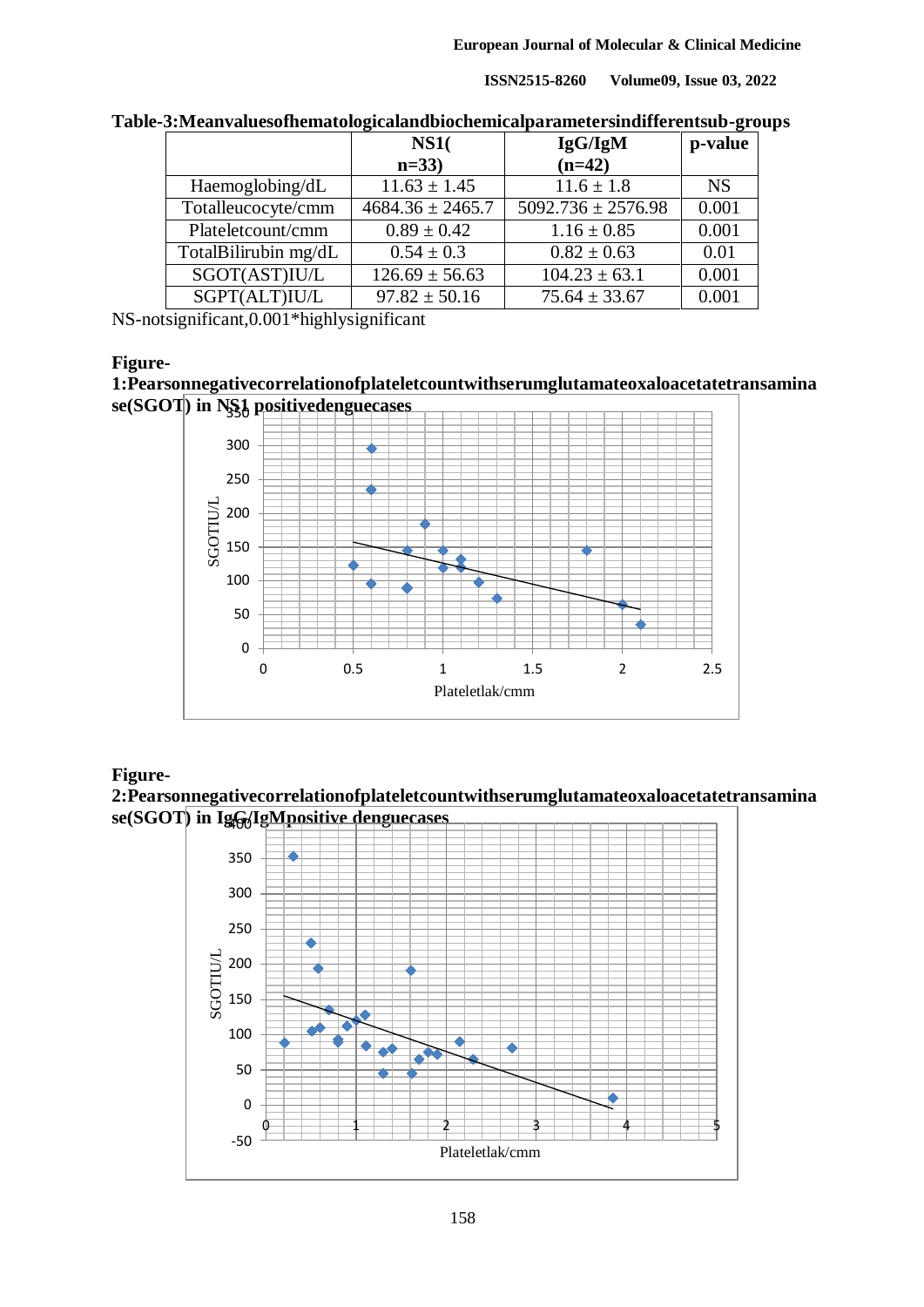### **DISCUSSION**

Our study showed statistically significant increase in SGOT and SGPT levels in case of NS1and IgG, IgM positive cases. Of these NS1 cases had higher serum levels of these parametersincomparisontoIgM,IgGpositivecases.Eventheplateletcountwassignificantlyreduce din NS1 positive cases compared to IgM, IgG cases. But there were no significant changes inhemoglobin levels. WBC showed significantly reduced count levels in dengue positive cases.These findings are in accordance with study done by Kularatne et al, which showed 88%patients had two fold increase in SGPT and SGOT levels**<sup>8</sup>** .Mandal et al, in his study revealedelevatedboth transaminases in 83.7%of cases**<sup>9</sup>** .

A Brazilian study by Silva et al, in which C1q has found an interaction between NS1 proteinand liver proteins leading to the liver dysfunction of liver in dengue cases**<sup>10</sup>**. Clinical jaundicepresents with rare pain abdomen due to serositis. Hepatic enzymes are significantly elevatedin dengue cases compared to controls and these transiently elevated transaminases levelsreturnedto normal levelafter 4 weeks of treatment nimprovement**<sup>11</sup>** .

Wilder Smith et al concluded that three lab parameters such as platelet count <1,40000 ,WBCcount <5000 and Aspartate aminotransferase level of >34IU/L. A combination of these testsshowed75%sensitivity and 100%specificity**<sup>12</sup>** .

Elevated AST levels correlates with that of hemorrhage. In dengue AST is higher than ALTwith ratio of 1-1.5, while other types of viral hepatitis have higher ALT levels. Dutta et alsuggested liver injury due to direct infection of hepatocytes and Kupffer cells .Lei et al foundincreased RANTES level in comparison to other viral infections. This chemokine recuriteslymphocytesand NKcellsto inflammatory sitesresulting in indirectliverdamage**13,14** .

### **CONCLUSION**

The above study concluded that thrombocytopenia and low WBC counts could be useful asdiagnostic markers for the dengue fever and to assess the severity of the disease. Elevetaedhepatic enzymes adds information about the ongoing liver damage secondary to dengue.Hence these parameters are helpful for early diagnosis and to initiate treatment sooner topreventthelatestagecomplications and mortality.

### **CONFLICTOFINTEREST**

Nil

### **ACKNOWLEDGEMENT**

DrKavithaMM andtechnicalstaff

**SOURCEOF FUNDING** Nil

### **REFERENCES**

- 1. Nikumb DB, Rajesh Y, Nikumb RD, Takur. Hematological,biological and serologicalpredictors of NS1 positive dengue patients: A laboratory practical perspective. IntClinPatholJ 2017;4(3):00096.
- 2. Choudhary Set al.Hematological changes in dengue fever.National Journal of BasicMedicalSciences.3(4);289-93.
- 3. DeshwalR,IshaqueMd,Singh R. Clinical and Laboratory profile of dengue fever.Journaloftheassociation ofPhysicians ofIndia.2015Dec;63:30-2.
- 4. GublerDj.Dengueanddenguehemorrhagicfever.Clin MicrobiolRev1998;11:480-96.